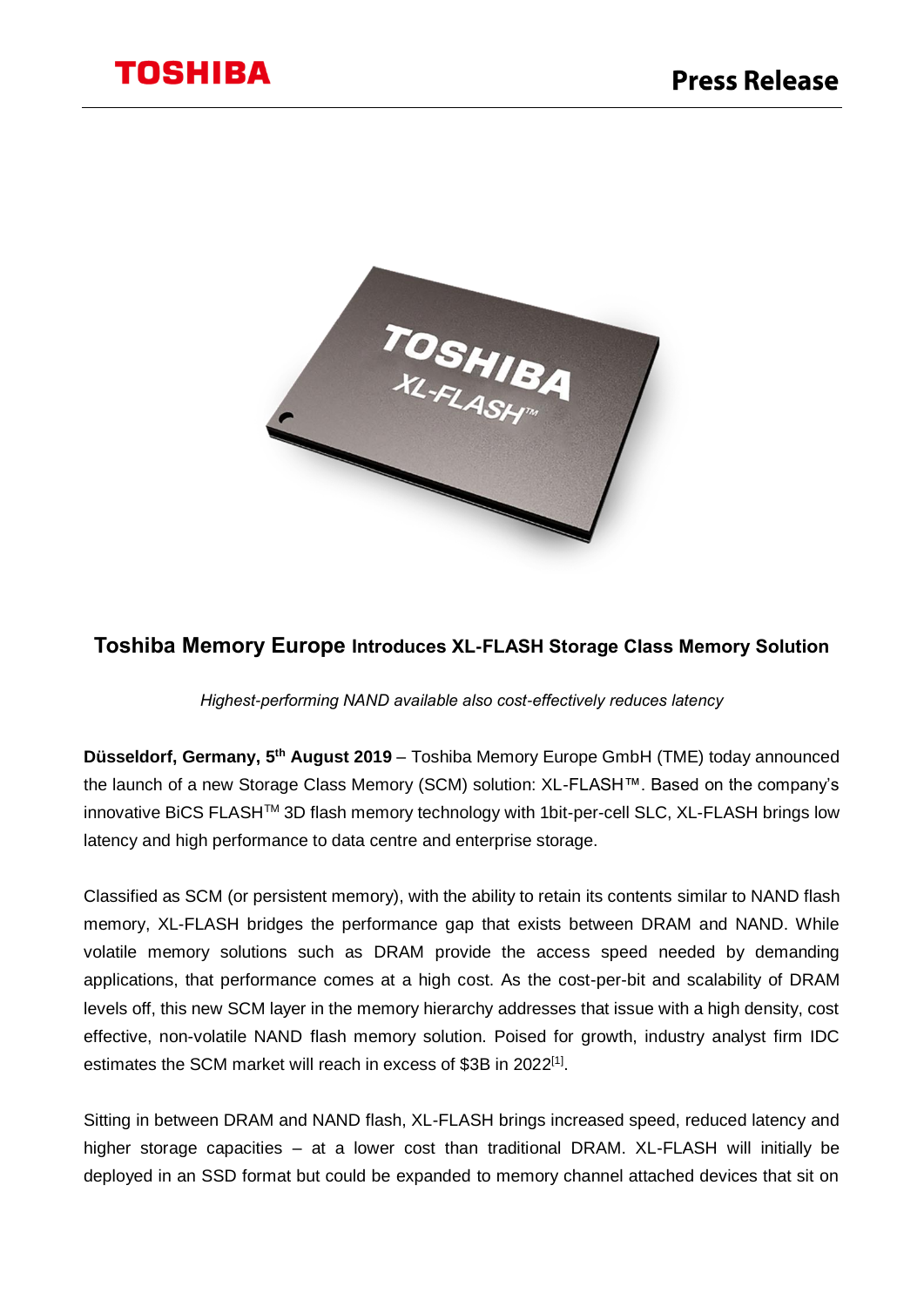the DRAM bus, such as future industry standard non-volatile dual in-line memory modules (NVDIMMs).

# **Key Features**

- **128 gigabit (Gb) die** (in a 2-die, 4-die or 8-die package)
- **4kB page size** for more efficient operating system reads and writes
- **16-plane architecture** for more efficient parallelism
- **Fast page read and program times.** XL-FLASH provides a low read latency of less than 5 microseconds, approximately 10 times faster than existing TLC<sup>[2]</sup>

As the inventor of NAND flash, as well as being the first company to announce 3D flash memory technology and a leader in process migrations, Toshiba Memory is ideally positioned to deliver SLC-based SCM with mature manufacturing, proven scalability and time-tested SLC reliability.

"XL-FLASH is the highest performing NAND available, thanks to our BiCS FLASH – used in SLC mode," noted Axel Stoermann, Vice President, Toshiba Memory Europe GmbH. "By only storing one-bit per cell, we're able to greatly increase performance. And, because XL-FLASH is based on proven technologies that we already mass produce, our customers will be able to accelerate time to market with adoption of XL-FLASH as a Storage Class Memory solution."

Sample shipments will start in September 2019, with mass production expected to begin in 2020.

# **Notes:**

[1] IDC May 2019 - Worldwide Solid State Drive Forecast, 2019-2023, Doc # US43828819

[2] When compared to TMC's TLC NAND which has a read latency of approximately 50 microseconds.

Highest performing NAND available claim based on the fact that the die has been specifically designed (16 planes) to provide higher performance than TLC NAND.

All company names, product names and service names may be trademarks of their respective companies.

In every mention of a Toshiba Memory product: Product density is identified based on the density of memory chip(s) within the Product, not the amount of memory capacity available for data storage by the end user. Consumer-usable capacity will be less due to overhead data areas, formatting, bad blocks, and other constraints, and may also vary based on the host device and application. For details, please refer to applicable product specifications. The definition of  $1Gb = 2^030$  bits = 1,073,741,824 bits. The definition of 1GB = 2^30 bytes = 1,073,741,824 bytes. The definition of 1KB = 2^10 bytes = 1,024 bytes.